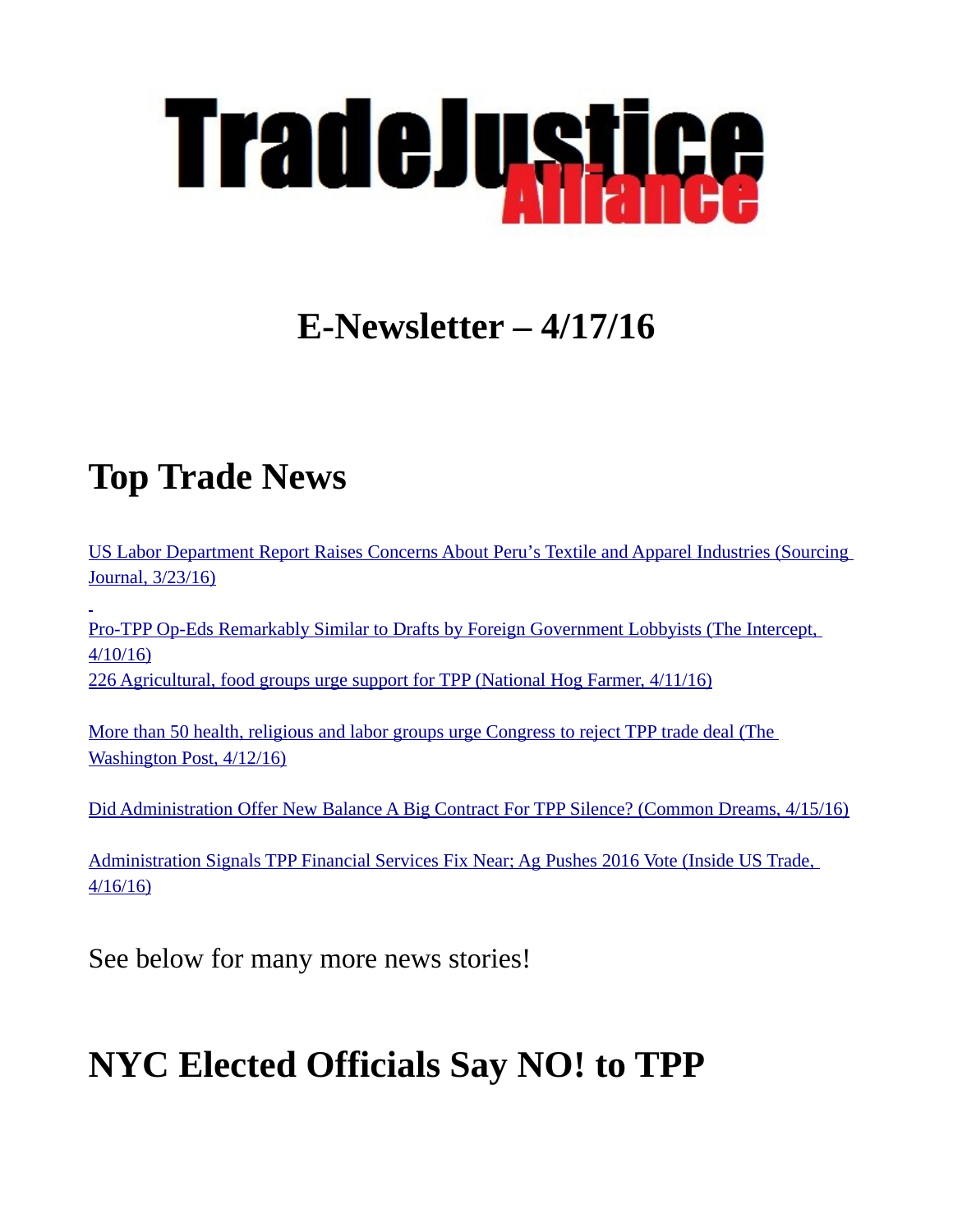[Mayor de Blasio, Members of Congress, State and Local Elected Officals Rally vs. TPP at NYC City](http://tradejustice.net/?page=deBlasioPresser)  [Hall \(TradeJustice Alliance, 4/8/16\)](http://tradejustice.net/?page=deBlasioPresser)

# **TPP Activism in the NY Primary**

- leafleting Bernie rallies, vigilling at debate, Earth Day outreach, speaking to local groups

#### **Upcoming Actions:**

Monday, April 18, 4-6:30 PM: **[Leaflet @ Bernie Sanders Rally in Hunters Point South Park, Long](http://tradejustice.us12.list-manage2.com/track/click?u=b11d7176c45130023f09d790c&id=4ca6419e2f&e=5507c2760e)  [Island City, Queens](http://tradejustice.us12.list-manage2.com/track/click?u=b11d7176c45130023f09d790c&id=4ca6419e2f&e=5507c2760e)**

Tuesday, April 19, 6-8 AM (and on!): **[Primary Day Leafleting in Rep. Crowley's District](http://tradejustice.us12.list-manage.com/track/click?u=b11d7176c45130023f09d790c&id=d235fb1381&e=5507c2760e)**

# **Upcoming Learning Opportunities**

**Wed, April 20, 3 PM-4 PM: [National TPP Briefing Call: Briefing Call on the TPP, China &](https://www.facebook.com/events/845144998946823/)  [Currency](https://www.facebook.com/events/845144998946823/)**

**Thurs, April 21, 6:30-7:30 PM: [The Politics of Investment Treaties](https://www.facebook.com/events/845144998946823/)** 

## **NYC Convergence! Apr 28 & 29**

(picture: TTIP Protest 2015)

 **[April 20, 5PM: Registration Deadline for Stakeholder Forum at 13th TTIP Negotiating Round](http://tradejustice.us12.list-manage1.com/track/click?u=b11d7176c45130023f09d790c&id=9d9a5d4d12&e=5507c2760e)** 

[April 28, 11AM-4:30 PM:](https://ustr.gov/ttip/ttip-round-information) [TTIP Coming Back To NYC! Stakeholder Session and Chief Negotiator](https://ustr.gov/ttip/ttip-round-information)  **Briefing** 

**[April 28, 6:30-8:30 PM: S](http://tradejustice.us12.list-manage.com/track/click?u=b11d7176c45130023f09d790c&id=2e26a992e9&e=5507c2760e)creening of "Fire in the Blood" and conversation with activist Jamie Love**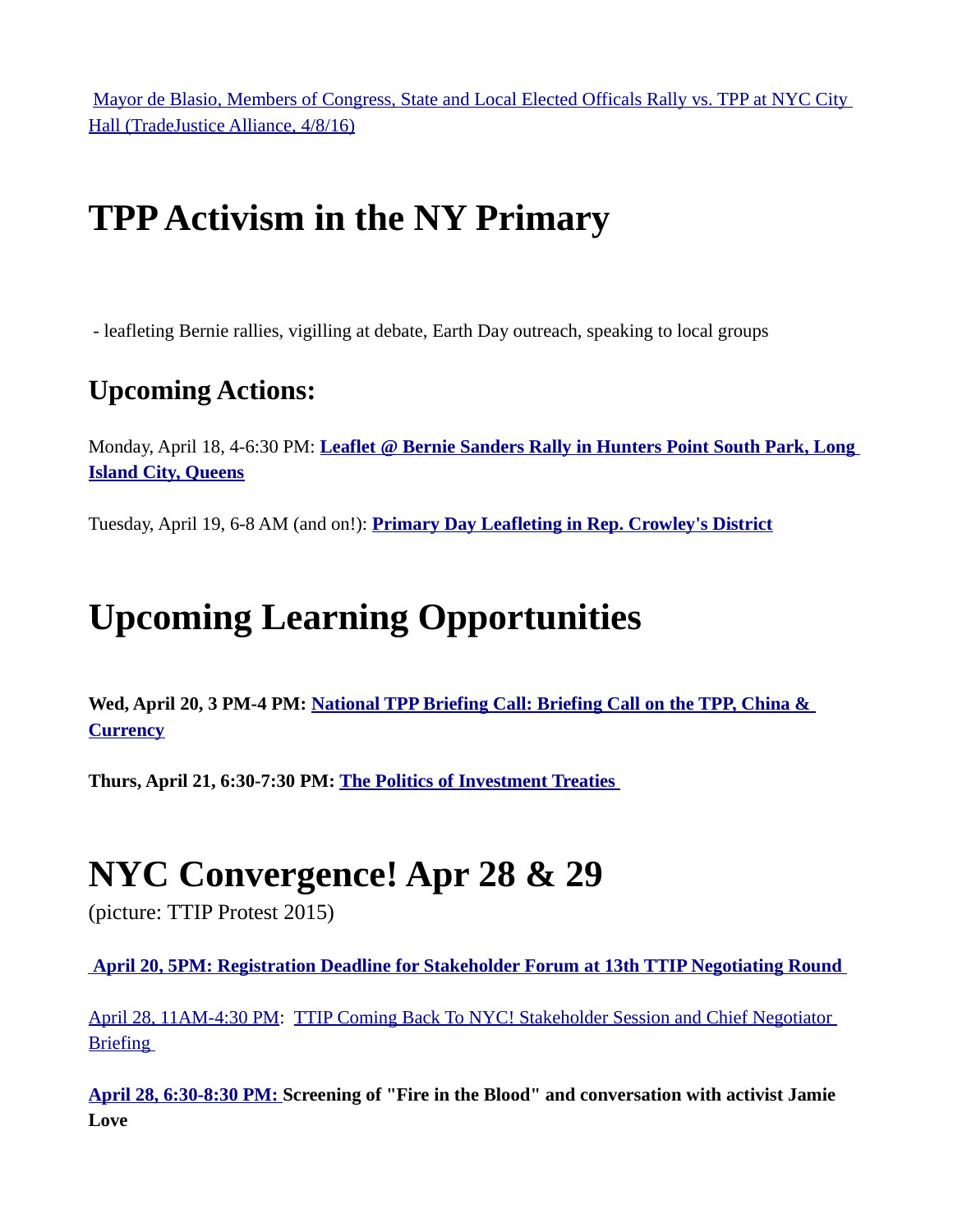**[April 29, 9AM-6PM: R](http://tradejustice.us12.list-manage.com/track/click?u=b11d7176c45130023f09d790c&id=137cc40eee&e=5507c2760e)ules, Rights and Resistance: The Battle Over TPP and TTIP w/ Joseph Stiglitz, Lori Wallach, Ilana Solomon, Frank Ackerman, Bill McKibben, & More!**

### **Upcoming Webinars**

\* [May 1st: May Day! TPP vs. Labor Rights](https://www.facebook.com/events/513994832125730/)

\* May 15: John Perkins, Author, Confessions of An Economic Hitman

\* May 22: International Day of Biodiversity: TPP vs. Wildlife w/ Ben Beachy (Sierra Club Responsible Trade Program)

\* June 5: Blood of Bagua: The High Cost of US Peru-Free Trade w/ Wendy Stephany and more

Email [adam@tradejustice.net](mailto:adam@tradejustice.net) to be an outreach coordinator for one of these webinars.

## **Actions**

[Oppose Trade Deals that Undermine Buy America \(Citizens Trade Campaign\)](http://org.salsalabs.com/o/1034/p/dia/action3/common/public/?action_KEY=19512)

[Tell Congress: Don't undermine our climate protections. Reject the toxic TPP! \(Sierra Club\)](http://sierra.force.com/actions/National?actionId=AR0040887&id=70131000001Lp1FAAS&utm_campaign=addthis&utm_source=twitter&utm_medium=recruit#.VxFM-O3XnX8.twitter)

[Peruvian Agro-Export Company Tal S.A. Fires Entire Union Committee, Despite Peru FTA's Supposed](http://laborrights.org/action-center/peruvian-agro-export-company-tal-sa-fires-entire-union-committee-act-now) [Labor Protections -- Take Action! \(International Labor Rights Forum\)](http://laborrights.org/action-center/peruvian-agro-export-company-tal-sa-fires-entire-union-committee-act-now)

### **More News**

[Robb's two different stories on medicines \(AFTINET, 2/26/16\)](http://aftinet.org.au/cms/2501-robb-stories-tpp-medicines)

[Obama talks TPP with Humane Society \(Tri-State Livestock News, 3/3/16\)](http://www.tsln.com/news/20943968-113/obama-talks-tpp-with-humane-society)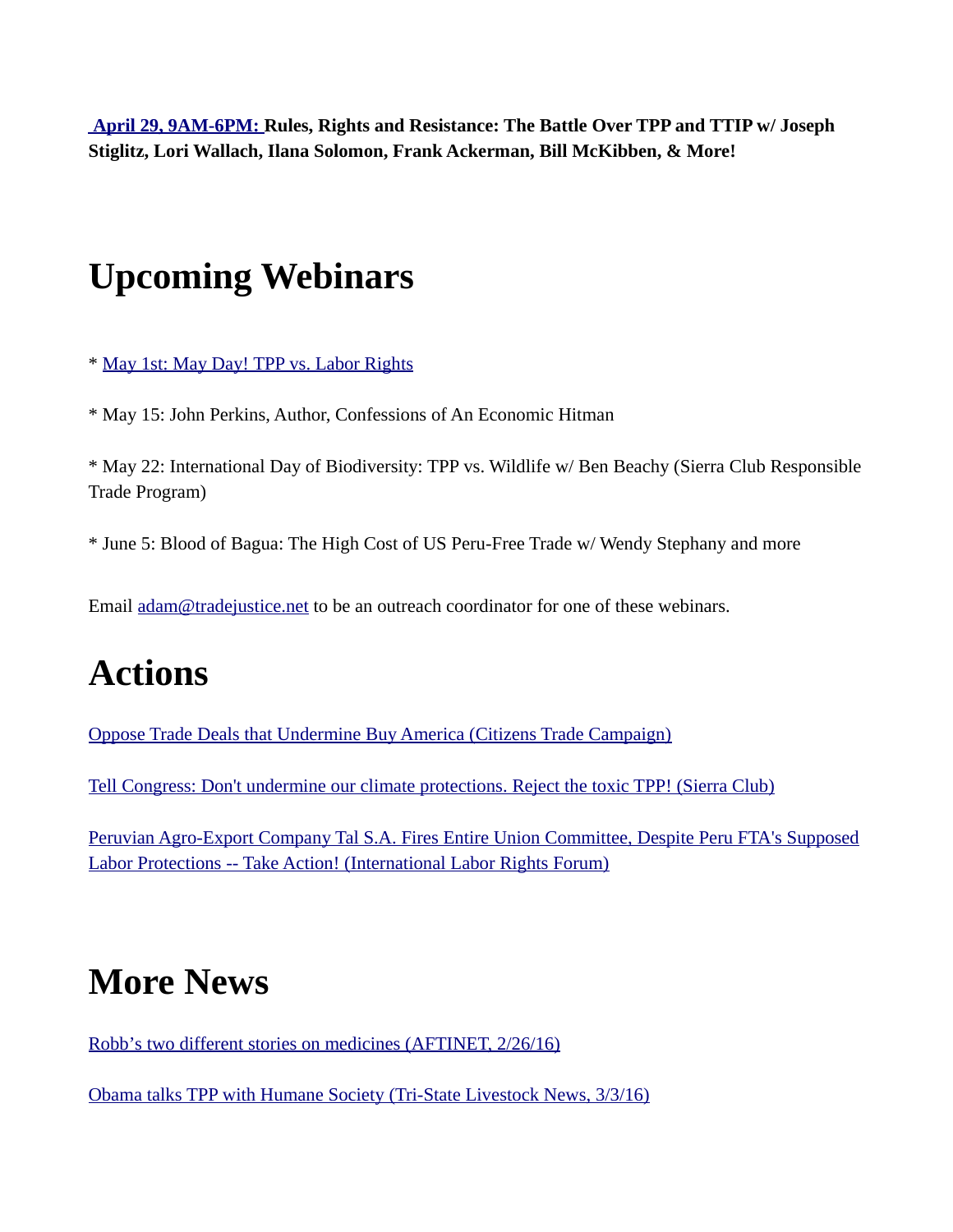[US elections and the TPP explained \(AFTINET, 3/9/16\)](http://aftinet.org.au/cms/1603-us-elections-tpp-explainer)

[Job losses make TPP a major US election issue \(AFTINET, 3/14/16\)](http://aftinet.org.au/cms/1603-job-losses-tpp-us-election)

[US Labor Department Report Raises Concerns About Peru's Textile and Apparel Industries \(Sourcing](https://sourcingjournalonline.com/u-s-labor-department-report-raises-concerns-about-perus-textile-and-apparel-industries/)  [Journal, 3/23/16\)](https://sourcingjournalonline.com/u-s-labor-department-report-raises-concerns-about-perus-textile-and-apparel-industries/)

[Report - Mining, Corporate Social Responsibility, and Conflict: OceanaGold and the El Dorado](http://miningwatch.ca/news/2016/3/23/report-mining-corporate-social-responsibility-and-conflict-oceanagold-and-el-dorado)   [Foundation in El Salvador \(update on what was originally Pacific Rim vs. El Salvador ISDS case\)](http://miningwatch.ca/news/2016/3/23/report-mining-corporate-social-responsibility-and-conflict-oceanagold-and-el-dorado)  [\(MiningWatch Canada, 3/23/16\)](http://miningwatch.ca/news/2016/3/23/report-mining-corporate-social-responsibility-and-conflict-oceanagold-and-el-dorado)

[Bangladesh Weighs Pros and Cons of Joining TPP \(Sourcing Journal, 3/28/16\)](https://sourcingjournalonline.com/bangladesh-weighs-pros-cons-joining-tpp/)

[Guest blog: Another broken trade agreement \(Pesticide Action Network North America, 4/3/16\)](http://www.panna.org/blog/guest-blog-another-broken-trade-agreement?utm_source=groundtruth&utm_medium=alert&utm_campaign=gt-04-07)

[GOVERNMENT ANNOUNCES LARGER FEBRUARY TRADE DEFICIT DESPITE TRADE](http://www.prosperousamerica.org/government_announces_larger_february_trade_deficit_despite_trade_deals)  [DEALS \(Coalition for a Prosperous America, 4/6/16\)](http://www.prosperousamerica.org/government_announces_larger_february_trade_deficit_despite_trade_deals)

[Pro-TPP Op-Eds Remarkably Similar to Drafts by Foreign Government Lobbyists \(The Intercept,](https://theintercept.com/2016/04/10/tpp-lobbyist-opeds/)  [4/10/16\)](https://theintercept.com/2016/04/10/tpp-lobbyist-opeds/)

[226 Agricultural, food groups urge support for TPP \(National Hog Farmer, 4/11/16\)](http://nationalhogfarmer.com/marketing/agricultural-food-groups-urge-support-tpp?NL=NHF-01&Issue=NHF-01_20160411_NHF-01_371&sfvc4enews=42&cl=article_4_b&utm_rid=CPG02000001750945&utm_campaign=9198&utm_medium=email&elq2=affa3e66ca2341a4b7811e3fce7f411a)

[Dairy Organizations Seek Congressional Support for TPP \(Agnet West.com, 4/11/16\)](http://agnetwest.com/2016/04/11/dairy-organizations-seek-congressional-support-tpp/)

[Clinton Should Ask Obama to Withdraw the TPP \(HuffPost Business, 4/11/16\)](http://www.huffingtonpost.com/dave-johnson/clinton-should-ask-obama_b_9664396.html)

[More than 50 health, religious and labor groups urge Congress to reject TPP trade deal \(The](https://www.washingtonpost.com/news/powerpost/wp/2016/04/12/more-than-50-health-religious-and-labor-groups-urge-congress-to-reject-tpp-trade-deal/)  [Washington Post, 4/12/16\)](https://www.washingtonpost.com/news/powerpost/wp/2016/04/12/more-than-50-health-religious-and-labor-groups-urge-congress-to-reject-tpp-trade-deal/)

[What Colombia Can Teach Us About the TPP \(AFL-CIO Now, 4/12/16\)](http://www.aflcio.org/Blog/Global-Action/What-Colombia-Can-Teach-Us-About-the-TPP)

[John Kerry defends free trade deals \(BBC, 4/12/16\)](http://www.bbc.com/news/world-us-canada-36031313)

[The Peru Trade Deal Turns 10: The Consequences of Irresponsible Trade Past, Present, and Future](http://www.huffingtonpost.com/ilana-solomon/the-peru-trade-deal-turns_b_9671120.html)  [\(HuffPost, Green, 4/12/16\)](http://www.huffingtonpost.com/ilana-solomon/the-peru-trade-deal-turns_b_9671120.html)

[Why China could never sign on to the Trans-Pacific Partnership \(The Conversation, 4/13/16\)](http://theconversation.com/why-china-could-never-sign-on-to-the-trans-pacific-partnership-56361)

[Are Sanders and Fair Trade a Threat to the Global Poor? \(Monthly Review Zine, 4/13/16\)](http://mrzine.monthlyreview.org/2016/wilson130416.html)